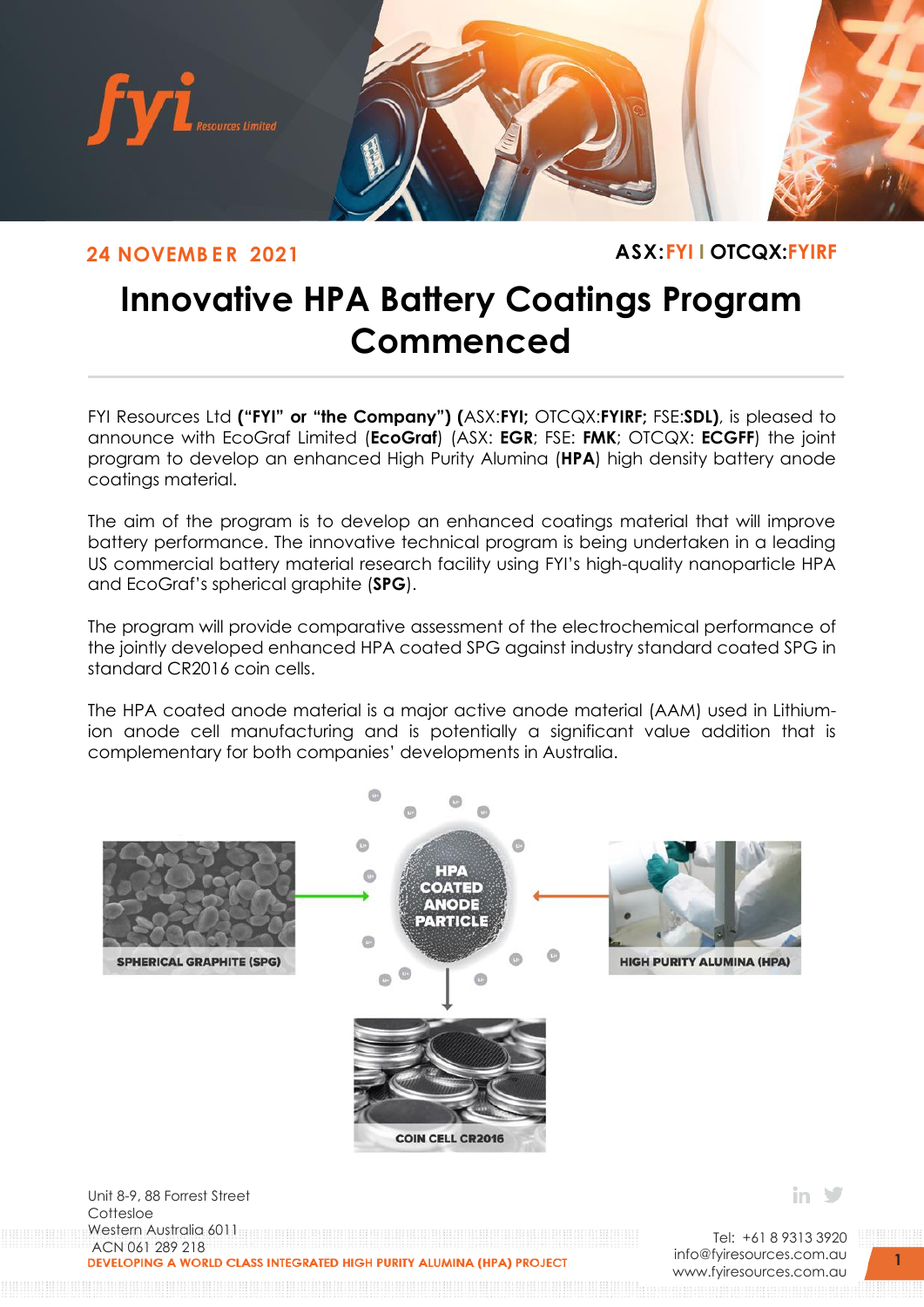

The sales price reported by Benchmark Minerals Intelligence for coated anode (subject to the specification) ranges between US\$6,000 to US\$10,000 per tonne, with demand forecast to increase 30%pa driven by the global trend of industry transitioning to low carbon emission technologies.

The development of value-added battery materials is consistent with the Federal Governments critical and battery 'modern manufacturing strategy' and Western Australia's 'future battery industry strategy'.

The economic impact of developing AAM in Australia could be significant. The indirect economic benefits from battery material manufacturing in Australia is estimated to be 3 times higher than goods sold at all stages of the value chain (refer figure below).



*Figure after CSIRO. Dr Jerad Ford, Mission Lead, Critical Energy Metals recent webinar outlying the future vision and value multiplier of battery cell manufacturing benefit to Australia*

### **Enhanced HPA Anode Coatings Program**

The technical program will commence with characterisation of key properties of FYI's nano HPA and EcoGraf's purified SPG as raw materials for the active anode material in a Lithiumion battery system.

This will be used to formulate and prepare solvent-compatible dispersion of HPA nano powders of various particle sizes to be applied as ultra-thin HPA onto the pitch coated SPG as an enhanced active anode material.

The pitch coated SPG and enhanced HPA doped coated SPG will be applied to copper substrates to create a negative electrode for incorporation into CR2016 coin cells for electrochemical performance and cycling tests.

The program is expected to take 3 months and includes scope to perform long-term cycling of the best formulation of coated anode in both half-cell and full cells (~100 test cycles).